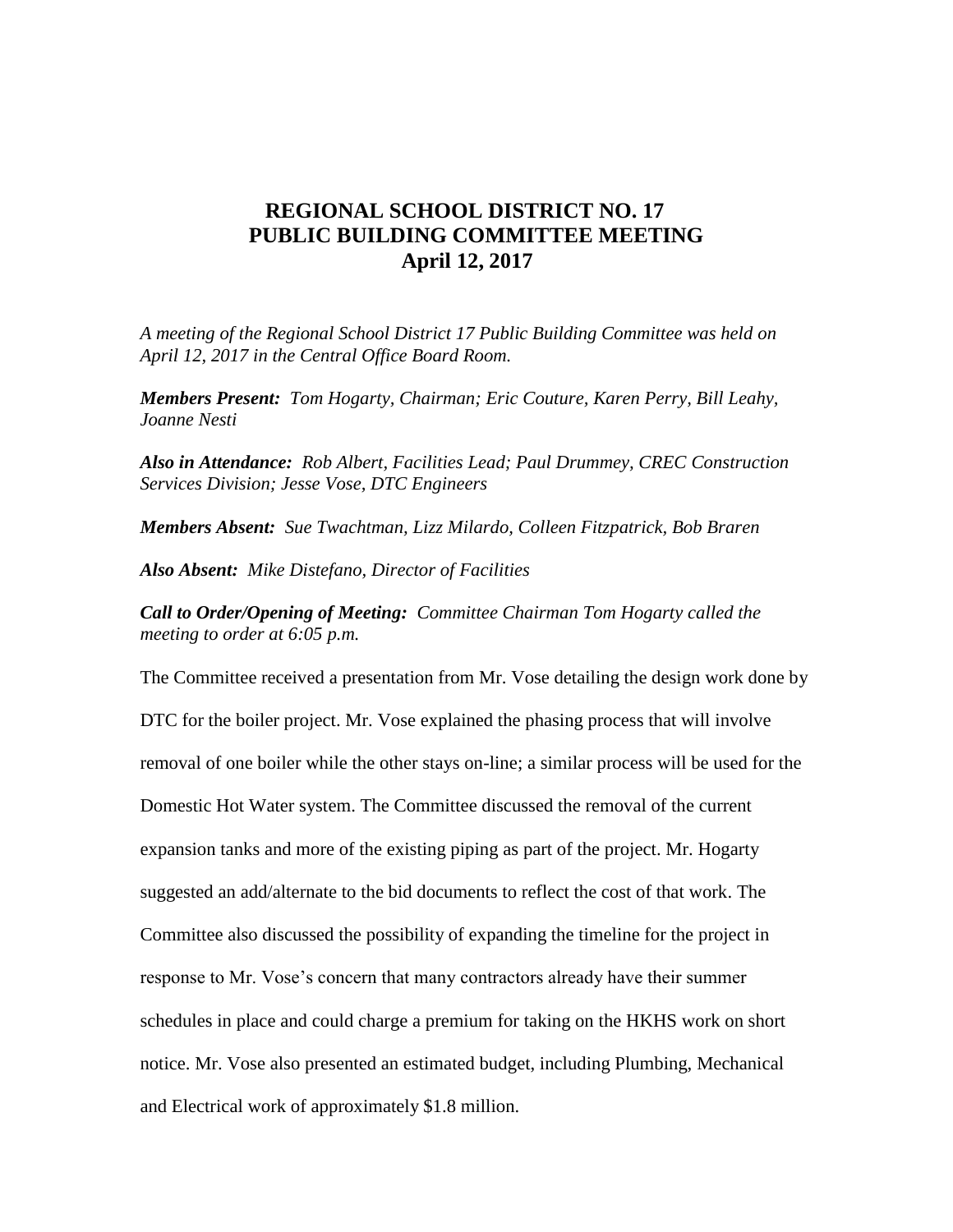---The Committee also discussed the lighting upgrade and the results of last month's walk-through involving five prospective contractors. No bids were received from any of the participants, and they have not responded to inquiries into why they declined to bid. Mr. Drummey suggested three possible courses of action:

- 1) Issue a new RFP, with a lower dollar amount required on prior work; amend other pre-qualification requirements.
- 2) Solicit bids from specific firms.
- 3) Extend the lighting upgrade and transformer timeline.

The Committee plans to review the Board of Education's bidding policy before proceeding further.

---Mr. Drummey also provided additional details regarding his recent letter to the Committee on the possibility of future state reimbursement for the high school project. The Connecticut Department of Administrative Services is currently seeking legislation that would add lighting and boilers to the list of projects eligible for a 48% reimbursement. While paperwork would have to be filed by the District before June 30, 2017 to qualify, it would also result in the project timeline being extended well into 2018, with no assurance that the legislation will pass or that the Governor would sign it if it did. The Committee took no action on the information and will report to the Board of Education at its April  $18<sup>th</sup>$  meeting.

---Mr. Drummey reminded the Committee that a walk-through for roofing contractors is scheduled for April  $19<sup>th</sup>$  at 2:30 p.m.